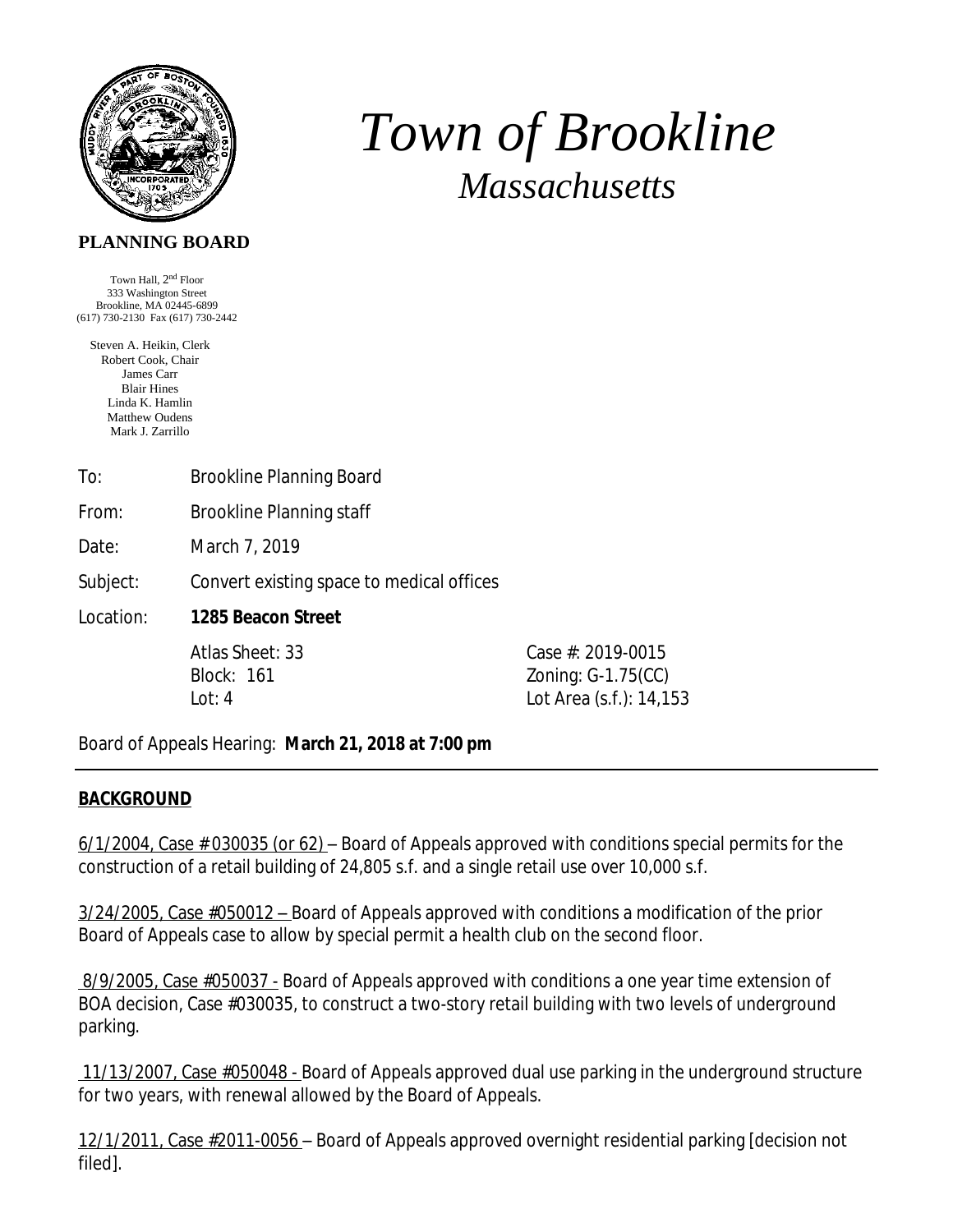10/10/2013, Case #2013-0076 – Board of Appeal approved the applicant to convert the existing retail space into a 3,070 square foot fitness center.

8/25/2016 – Administrative Site Plan Approval for daycare use to operate Strawberry Day Care

### **SITE AND NEIGHBORHOOD**

1285 Beacon Street a two-story commercial building constructed in 2007. Currently, a Strawberry Day Care and Partners Urgent Care occupy the first floor and Bodyscapes fitness center occupies the second floor. To the west and north is the Coolidge Corner business district. The main post office building is the adjacent building to the west, and Temple Sinai adjacent to the south; generally, to the east and south are mixed uses with residential apartment buildings, medical office buildings, and two family residences.

#### **APPLICANT'S PROPOSAL**

The applicant, BWH/Urgent Care, proposes to convert the existing daycare facility – totaling 4,308 square feet - to medical offices. This is an allowable use in this district. The parking requirement does increase and the applicant is seeking relief for the additionally required parking spaces because this proposed change of use will not include any changes to the number of provided parking spaces. It will remain at 49.

# **FINDINGS**

# **6.02, Paragraph 1 – Table of Off- Street Parking Requirements**

|         | <b>Required</b><br>(currently) | <b>Required</b><br>(new proposal) | <b>Existing</b> | <b>Relief</b>   |
|---------|--------------------------------|-----------------------------------|-----------------|-----------------|
| Parking | 42 spaces                      | 56 spaces                         | 49 spaces       | Special Permit* |

*Section 6.02.1.b, when a change or expansion of a non-residential use in a business district is proposed within an existing the Board of Appeals may waive up to 10 spaces or up to 50% of any increased requirement.*

**Modification of Prior ZBA Decisions:** If the Zoning Board of Appeals finds it necessary, the following prior ZBA decisions may be modified. They are described above. 6/1/2004, Case # 030035 (or 62) 3/24/2005, Case #050012 8/9/2005, Case #050037 11/13/2007, Case #050048 12/1/2011, Case #2011-0056 10/10/2013, Case #2013-0076

*\* Under*